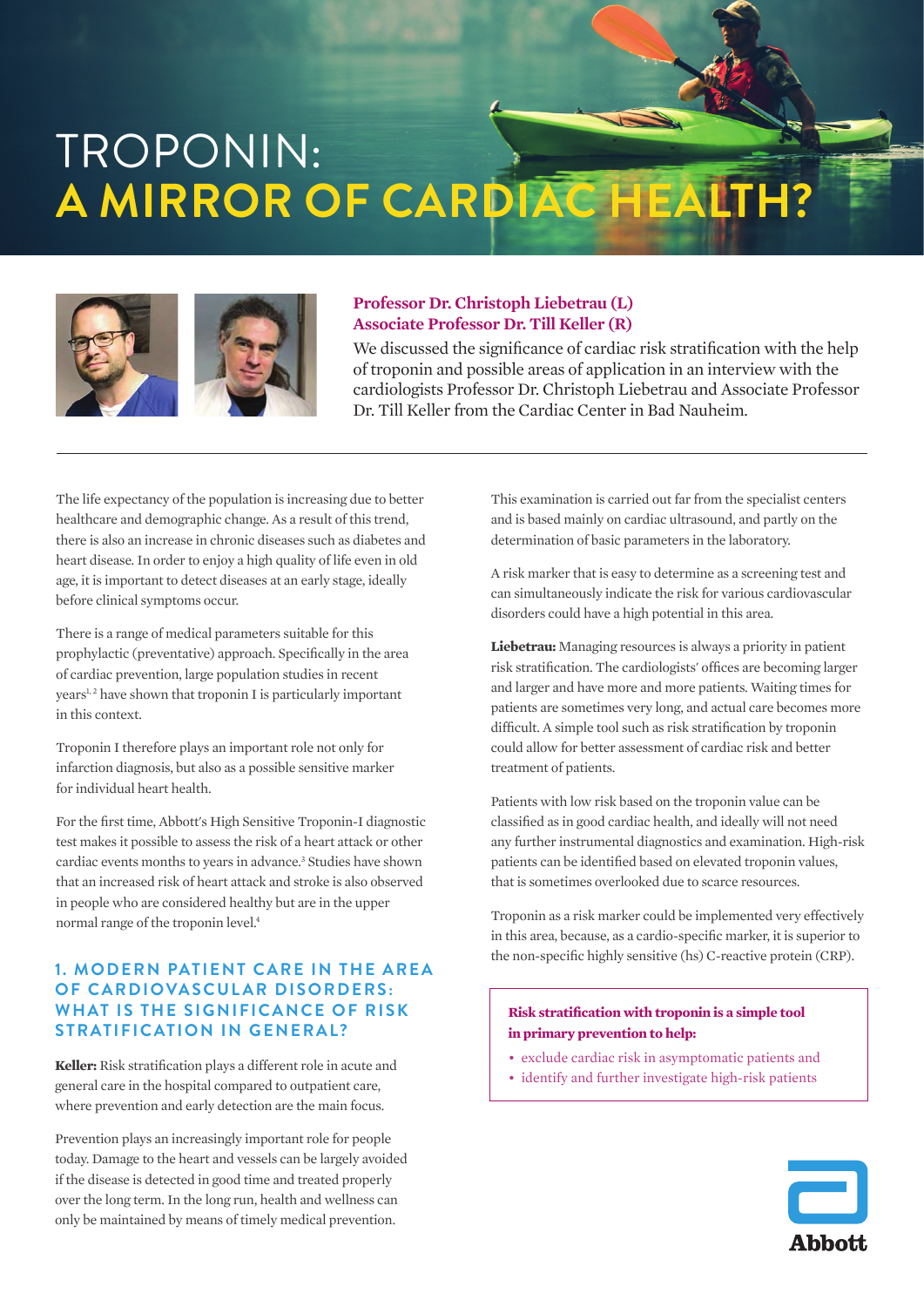



Diagnostics of Non-ST-Segment Elevation Acute Myocardial Infarction

• Increase/decrease of troponin

Heart failure, atrial fibrillation, heart valve and lung disease

Pre-intervention cardiology check-up

• Slightly increased troponin values indicate cardiac risk

Individual cardiac risk marker

- Cardiovascular risk assessment
- Prevention
- Identifing high-risk patients

# **2. EPIDEMIOLOGICAL STUDIES HAVE SHOWN THAT A DIFFERENT RISK ASSESSMENT CAN BE MADE ON THE BASIS OF GENDER-SPECIFIC THRESHOLDS. WHAT CONSEQUENCES DOES THIS HAVE ON TREATMENT FOR THE INDIVIDUAL LOW/MEDIUM/HIGH RISK GROUPS?**

**Keller:** The risk stratification of the general population based on troponin values is not widespread and the corresponding treatments have not yet been established by clinical studies. Here, a comparison could be made with the use of the highly sensitive (hs) C-reactive protein (CRP). From a certain level, patients are treated with statins. A similar approach could also be possible for slightly increased troponin. After the estimation of the clinical risk, primary prevention drugs such as statins or acetylsalicylic acid (ASA) could be used.

For example, a 65-year-old "healthy" man who comes for a cardiovascular check-up and has a troponin value above 12 ng/L should be further examined, and treated if necessary. A patient of the same age with a troponin value below 4 ng/L might not need further cardiac examinations.

**Liebetrau:** Troponin determination can help to better assess the risk factors of clinically healthy people. Slightly increased troponin values in a healthy person allow for an initial risk assessment, but the reason for the increase must be further investigated.

Given the high incidence of undiagnosed diabetes, the high rate of non-treated or inadequately treated hypertensive patients, and patients with unrecognized cardiac arrhythmias of any type, the troponin value is a very good screening tool to specifically check for potentially unrecognized risks.

**Troponin is a simple parameter that indicates cardiac risk and allows the treatment to be adjusted and risk to be reduced in the next step.** 

**Keller:** Treatment with statins is possible, even if the primary prevention with statins is not sufficiently covered by studies.

In the West of Scotland Coronary Prevention (WOSCOP) study, the troponin level of subjects at cardiovascular risk decreased under statin therapy, with the decrease accompanied by a better prognosis.<sup>5</sup> In another study, troponin was measured only at the beginning of statin therapy. In patients with a troponin I value greater than 6 ng/L, statin therapy resulted in higher absolute risk reduction compared to those with a lower troponin value.<sup>1,6</sup>

**Liebetrau:** Consistent statin therapy reduces risk in patients with coronary heart disease (CHD), diabetes or stroke, even if LDL levels are not excessively high. However, there are no limits for lipid reduction in statin therapy; the lower the LDL, the better.

Further examinations should be performed before statin administration, such as the determination of intima-media thickness or plaque detection by imaging methods.

Highly sensitive troponin I is a parameter that indicates individual cardiovascular risk. Asymptomatic patients with slightly elevated levels should be further examined. A possibility to reduce cardiovascular risk is the treatment with statins. However, this treatment has not yet been adequately proven by clinical studies.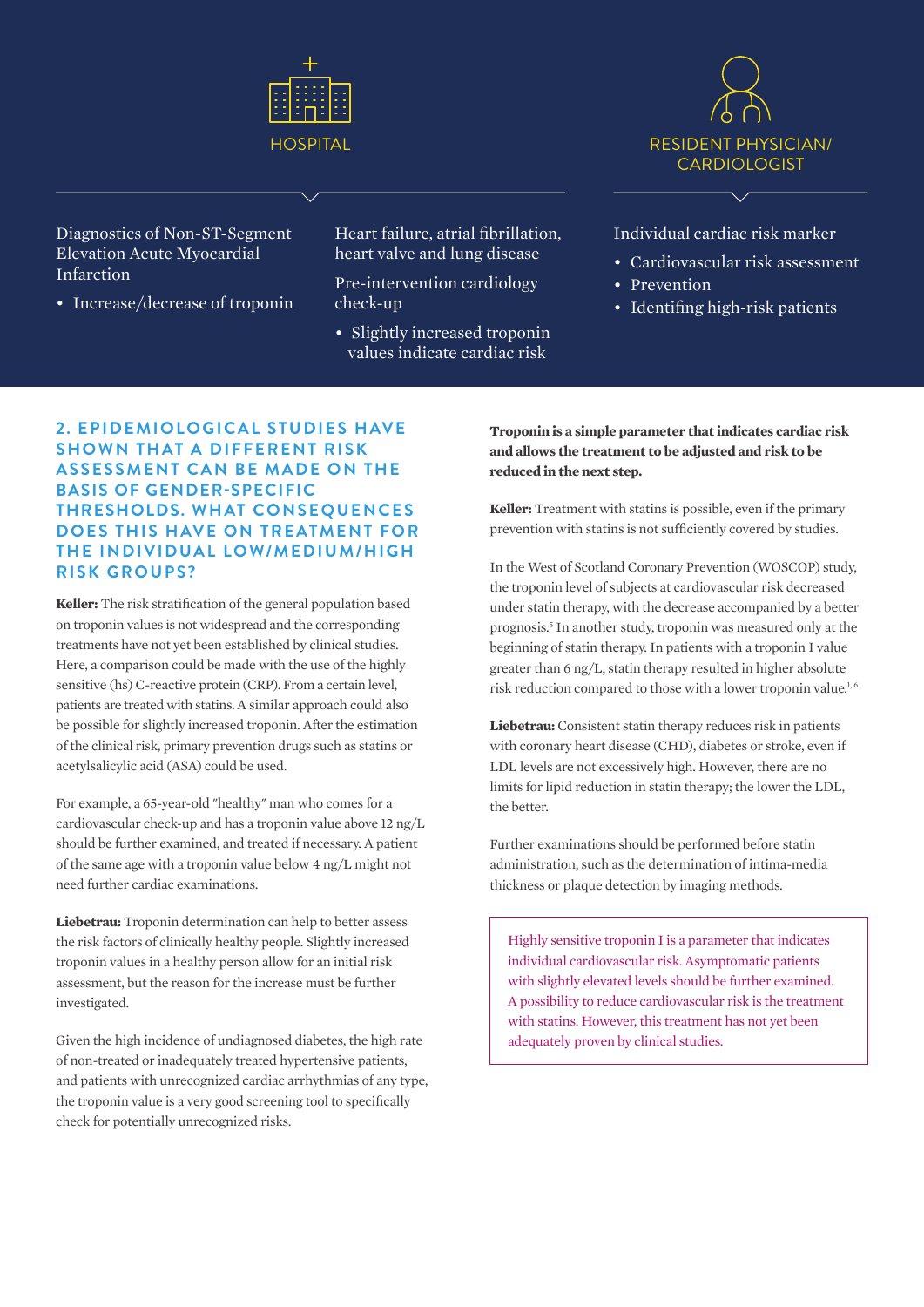| <b>TROPONIN LEVEL</b>  |                          |                                                        | <b>POSSIBLE TREATMENT</b>                                                                                                                                            |
|------------------------|--------------------------|--------------------------------------------------------|----------------------------------------------------------------------------------------------------------------------------------------------------------------------|
| <b>MALE</b><br>(pg/mL) | <b>FEMALE</b><br>(pg/mL) | <b>INTERPRETATION</b>                                  | <b>SCHEME SUGGESTED BY</b><br><b>KELLER AND LIEBETRAU</b>                                                                                                            |
| $\leq 6$               | $\leq 4$                 | Low risk of future<br>cardiovascular event             | <b>No further treatment</b><br>Checking of the troponin value every 2–4 years                                                                                        |
| $\geq 6$ to $\leq 12$  | $\geq 4$ to $\leq 10$    | <b>Moderate risk of future</b><br>cardiovascular event | Possible subclinical myocardial injury<br>• Healthy lifestyle<br>• Blood pressure monitoring<br>• Lipid monitoring<br>• Checking of troponin value after 6–12 months |
| >12                    | >10                      | Elevated risk of future<br>cardiovascular event        | Subclinical myocardial damage<br>• Healthy lifestyle<br>• Blood pressure monitoring<br>• Lipid monitoring<br>• Checking of the troponin value after 4-6 weeks        |

### **3. AT WHAT INTERVALS SHOULD THE TROPONIN BE MEASURED FOR THE INDIVIDUAL RISK GROUPS AFTER THE INITIAL ASSESSMENT?**

**Liebetrau:** In acute myocardial infarction, we always want to have two troponin values within 1–3 hours. The progression of the troponin concentration in the first three hours is of central importance for the detection of patients with acute myocardial infarction.

In order to better estimate cardiovascular risk in prevention, it is certainly helpful to always have more than one value. However, it is difficult to estimate the exact time interval between the determinations. But we do know, for example, from the natriuretic peptides, that in the intensive treatment of patients with heart failure a decreasing value reflects a good prognosis, while an increase represents a greater risk.

For example, consider a patient with hypertension and a troponin value of 14 ng/L, who has an increased systolic blood pressure of 160 mmHg on the day. After three months of treatment, the average 24-hour measurement is 120 mmHg. In this patient, the troponin value should also have decreased due to the low strain on the myocardium. A relevant study from Hamburg in this area, the TEAMSTAR study, showed that the troponin value decreased under optimized drug-induced blood pressure adjustment.<sup>7</sup>

### **4. WHAT ARE THE ADVANTAGES OF TROPONIN I OVER OTHER BIOMARKERS IN RISK STRATIFICATION?**

**Keller:** The main advantage is the cardiospecificity of troponin I, or, more precisely, the specificity for the myocardium. This is the great advantage over the natriuretic peptides that reflect the hemodynamic stress of the heart.

# **5. SHOULD TROPONIN DETERMINATION BECOME PART OF REGULAR HEALTH CHECK-UPS? WHICH PATIENT GROUPS WOULD BENEFIT MOST?**

**Liebetrau:** There are various screening tests, such as the check-up 35 in Germany. I think that an investigation into cardiovascular health at the age of 35 is too early. In men, however, this can make sense from about 50 years of age, and in women later after menopause, at about 60 years of age.

At 50 years of age, if a patient has non-measurable or very low troponin in the check-up, this patient will not need further measurement for 4–5 years. If the first value is high, a second measurement should be taken at a shorter interval.

**Keller:** If there is a patient with slightly elevated troponin values, one should continue to look at the risk factors that exist and treat them as discussed earlier. At the moment, performing an annual examination is also recommended if there is a certain cardiovascular risk. This could be transferred to a troponin-based risk assessment. If troponin is low, the cardiovascular risk is low; if the value is moderate to high, a risk is present, which should be checked regularly/annually.

**Liebetrau:** However, the intervals have not yet been defined and must be defined more precisely depending on the risk in the individual case.